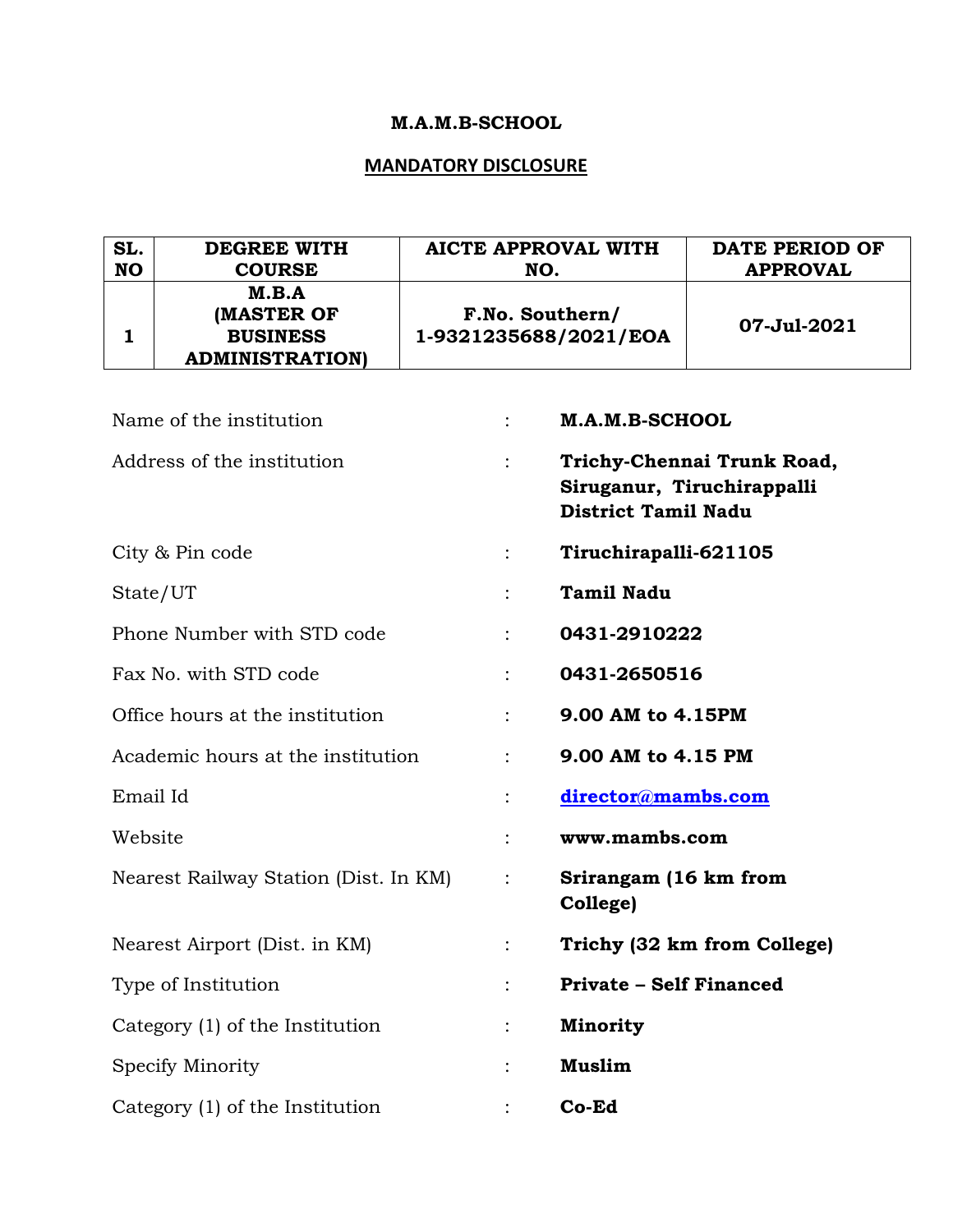| Name of the Organization                       |                      |                                                                             |
|------------------------------------------------|----------------------|-----------------------------------------------------------------------------|
| running the institution                        |                      | <b>Maluk Educational Health &amp;</b><br><b>Charitable Trust</b>            |
| Type of the Organization                       | $\ddot{\phantom{a}}$ | <b>Trust</b>                                                                |
| Address of the Organization                    |                      | 49, Raja Colony, Collector's<br><b>Office Road</b><br>Tiruchirapplli 621105 |
| Registered with                                |                      | <b>Sub Registrar</b>                                                        |
| Registration No                                |                      | 301/1993                                                                    |
| Registration No                                |                      | 25/10/1993                                                                  |
| Name of the Affiliating University Address:    |                      | Anna University, Chennai<br>Guindy, Chennai-600025<br><b>Tamil Nadu</b>     |
| Website                                        | $\ddot{\cdot}$       | www.annauniv.edu                                                            |
| Latest Affiliating period Affiliation granted: |                      | 2020-2021                                                                   |
| Name of the Principal / Director               |                      | Dr. M. Hemalatha                                                            |
| <b>Exact Designation</b>                       |                      | <b>Director</b>                                                             |
| Phone No with STD code                         |                      | 0431-2910222                                                                |
| Fax No. with STD code                          |                      | 0431-2650516                                                                |
| Email Id                                       |                      | director@mambs.com                                                          |
| <b>Highest Degree</b>                          |                      | Ph.D.,                                                                      |
| Field of Specialization                        |                      | <b>Marketing</b>                                                            |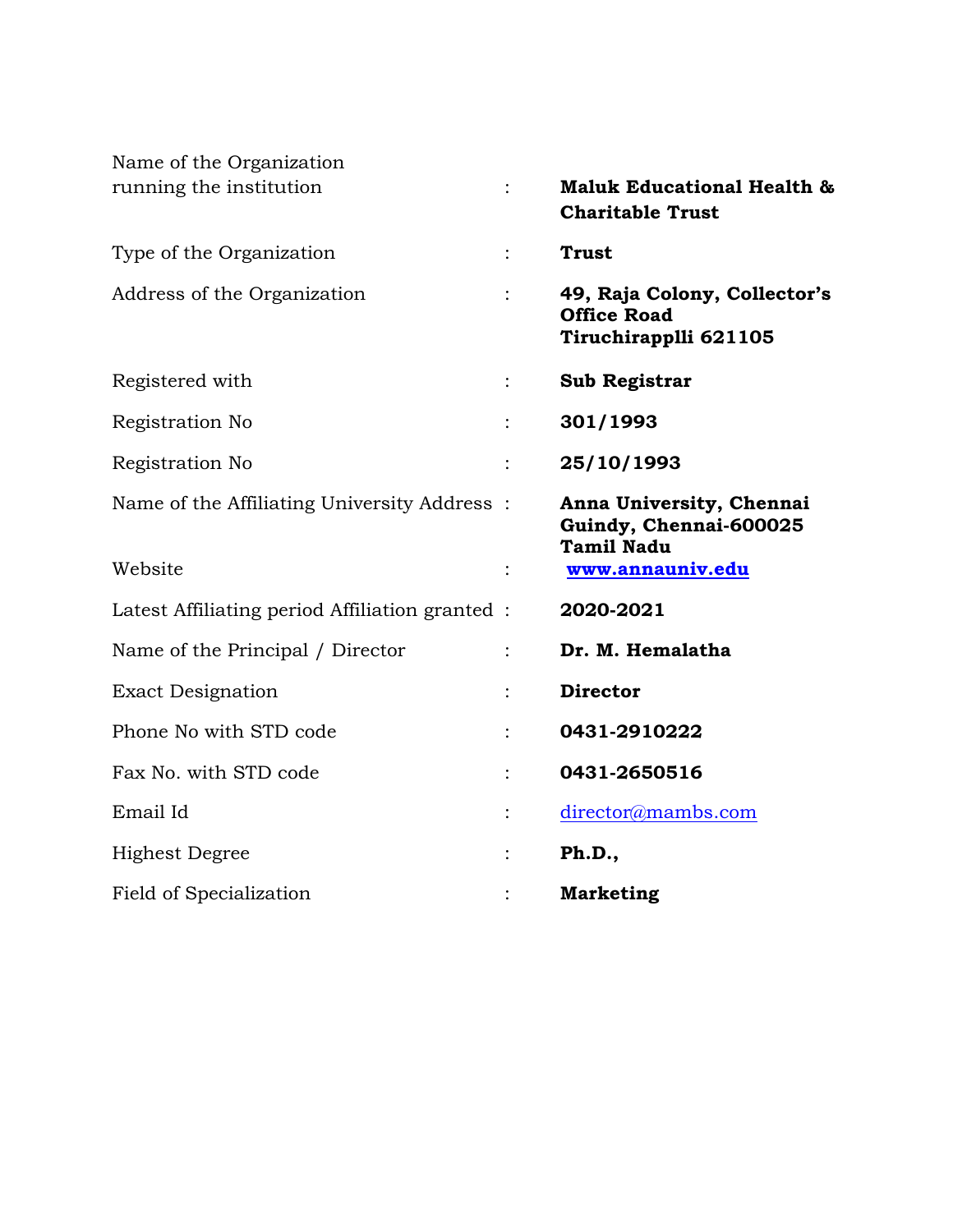# **FACULTY DETAILS (Annexure-1)**

| <b>Name</b>                | Qualification                  | Present<br>Designation | <b>Mobile No</b> | E-mail ID                                      | <b>Address</b>                                                                                     |
|----------------------------|--------------------------------|------------------------|------------------|------------------------------------------------|----------------------------------------------------------------------------------------------------|
| Dr.M.Hemalatha             | BBA, MBA,<br>Ph.D.,            | Professor/<br>Director | 8220727888       | director@m<br>ambs.com                         | 64, Ramakrishna<br>Nagar.Kallukuzhi,<br>Trichy 20                                                  |
| Mrs. R.Karthika            | B.COM., MBA,<br>M.Phil, Ph.D., | Associate<br>Professor | 9442359234       | harisudhak<br>$ar06$ @gmai<br>$1$ .com         | No 4/250 TTC<br>Colony<br>kariyamanickam<br>MainRoad, Trichy                                       |
| Dr.C.Suseendar             | B.E, MBA,<br>Ph.D.,            | Assistant<br>Professor | 9487657544       | suseeanan<br>@yahoo.co.<br>$\mathbf{in}$       | 5/11A<br>Bharathidasan<br>Nagar 8th Street,<br>Trichy                                              |
| Dr.A.Kanimozhi             | B.Com. MBA,<br>Ph.D.,          | Assistant<br>Professor | 9698548428       | kanimozhi.c<br>dp@mamce<br>t.com               | No:42,<br>Senthamarikan kudi<br>Street,<br>Manachanalur (Tk),<br>Sirugambur(PO),<br>Trichy-621213. |
| Ms.Mercy<br>Janita Vincent | B.E, MBA,                      | Assistant<br>Professor | 979154345<br>3   | $\text{mercy}(a)$ m<br>ambs.com                | 108, KGM Flat,<br>KGM Nagar,<br>Perambalur                                                         |
| Mrs.J.Arokiya<br>Monica    | B.E.MBA.                       | Assistant<br>Professor | 6381478464       | arokiyamoni<br>ca@mambs.<br>com                | No: 7, Bharath<br>Gardenia, 12th<br>Cross West, Balaji<br>Nagar, Kattur,<br>Trichy-620019.         |
| Ms.M.Akila                 | <b>B.B.A.,</b><br>M.B.A.,      | Assistant<br>Professor | 9384974466       | akilam892@<br>gamil.com                        | No:20/A,<br>Ragavendra Nagar,<br>Akilandeswari<br>Nagar, TV Kovil,<br>Trichy-620005.               |
| Ms.J. Shali<br>Medona      | B.E, MBA.,                     | Assistant<br>Professor | 9786190270       | shalijohn1<br>$1$ @gmail.co<br>$\underline{m}$ | No, 82 North Street,<br>Kalpalayam,<br>Konalai, Trichy                                             |
| Mrs.M.Surya                | BBA, MBA,<br>M.Phil.,          | Assistant<br>Professor | 8754103105       | gayasurya14<br>@gmail.com                      | NO.248, Fathima<br>Nagar 4 <sup>th</sup> Cross,<br>Woriur,<br>Trichy-620003                        |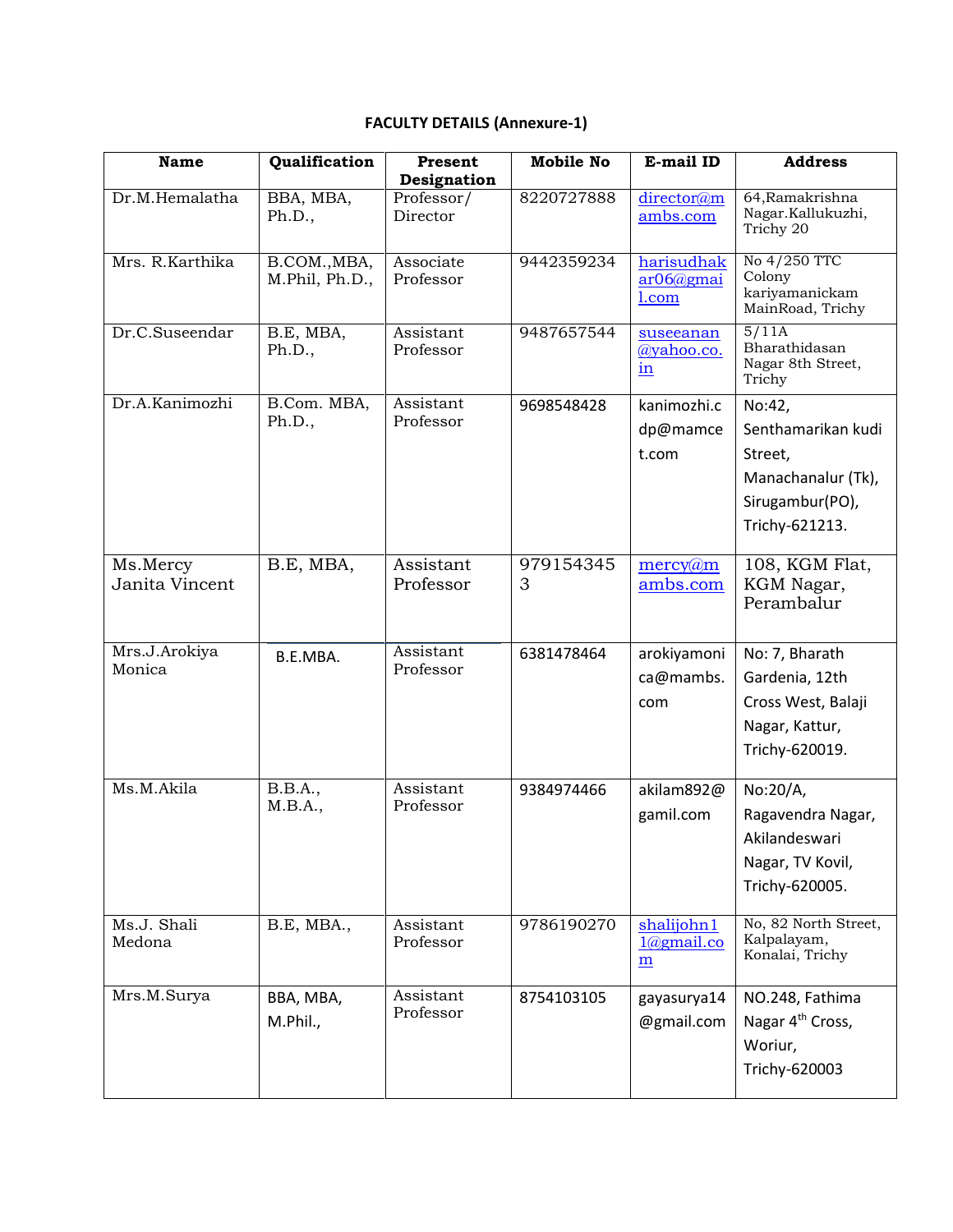| <b>Name</b>           | Qualification            | Present<br>Designation | <b>Mobile No</b> | E-mail ID                           | <b>Address</b>                                                                                   |
|-----------------------|--------------------------|------------------------|------------------|-------------------------------------|--------------------------------------------------------------------------------------------------|
| Mrs.S.Manopriya       | BBA, MBA,<br>M.Phil.,    | Assistant<br>Professor | 7708124779       | profmanosa<br>kthivel@gm<br>ail.com | 1639 Bogil<br>Lakshmana Lane<br>South Rampart,<br>Thanjavur-613001                               |
| Mr.S.Senthilkum<br>Ar | BBA, MBA,<br>M.Phil.,    | Assistant<br>Professor | 9840969036       | mrsenthilm<br>ba@gmail.c<br>om      | NO.14/179B,<br>Abinavam,<br>Kattukottai,<br>Yethapur PO,<br>P.N.Palayam TK,<br>Sslem DT - 636117 |
| Mr.S.Prasanna         | B.Com., MBA,<br>M.Phil., | Assistant<br>Professor | 9626180074       | seenuprasa<br>nna1@gmail<br>.com    | NO. D/5 Subiksha<br>Flat<br>Narayana Nagar<br>NO.1 Tolgate<br>Trichy                             |
| Mr.A.Anburaj          | BCA, MBA,<br>M.Phil.,    | Assistant<br>Professor | 9629796530       | asanburaj@<br>gmail.com             | NO. 3/97,<br>Karichampatti<br>Chithanatham PO,<br>Manapparai TK,<br>Trichy-621306                |
| Mr.Aywin Ronald       | BCA, MBA.,               | Assistant<br>Professor | 6384800900       | aywinronald<br>@gmail.com           | No: 7, Bharath<br>Gardenia, 12th<br>Cross West, Balaji<br>Nagar, Kattur,<br>Trichy-620019.       |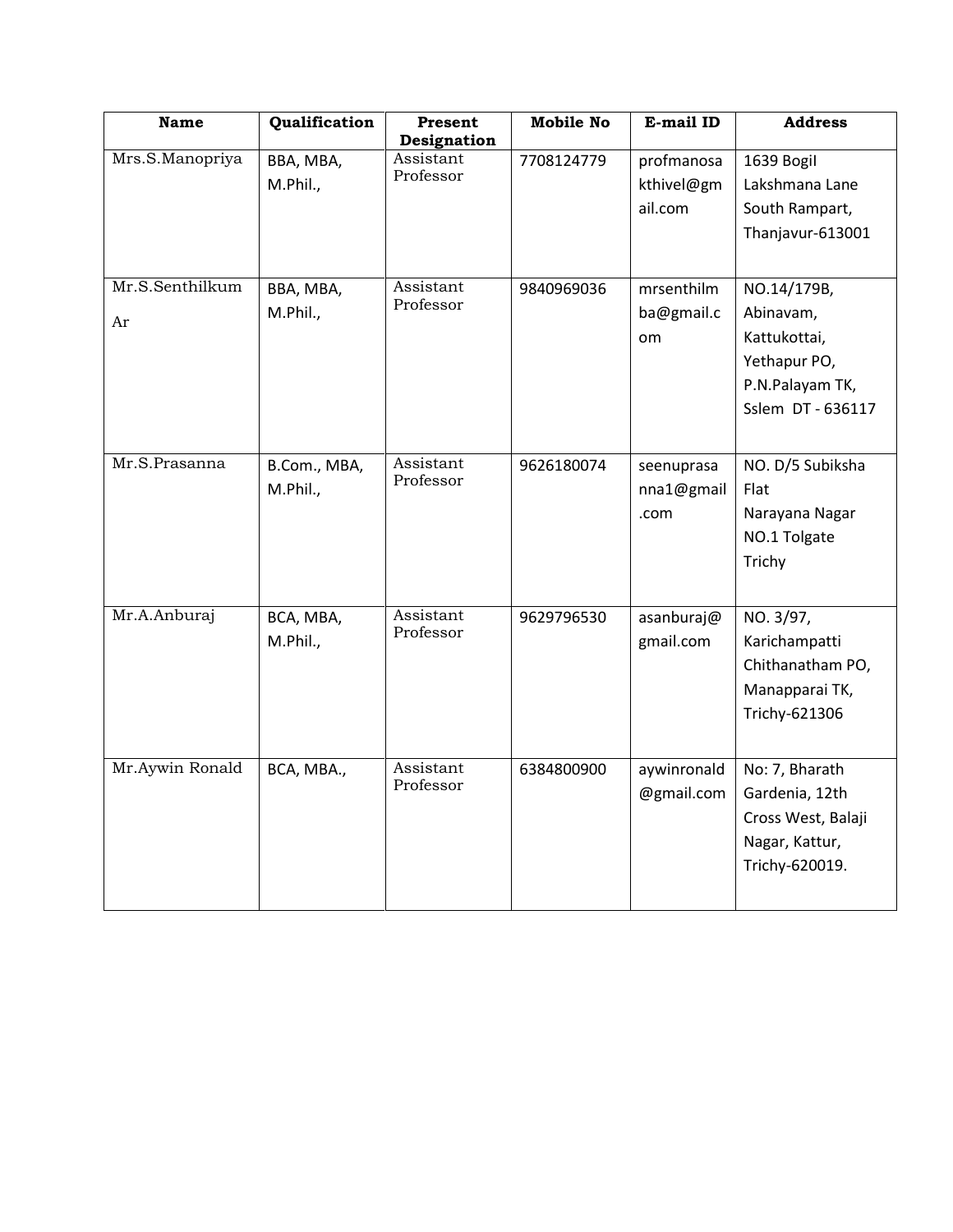## IV. **GOVERNANCE**

Members of the Board and their background

1) Members of Trust

| SI.No | <b>Name</b>              | <b>Position</b> |
|-------|--------------------------|-----------------|
| 1.    | Mr.M.Abdul Majedu        | Chairman        |
| 2.    | Mr.M.A.Mohamed Nizam     | Secretary       |
| 3.    | Mrs.M.A.Saburnisa        | Trustee         |
| 4.    | Dr.M.A.Maluk Mohamed     | Joint Secretary |
| 5.    | Mrs.M.A. Fathima Bathool | Trustee         |
| 6.    | Mr.M.A.Peer Mohamed      | Trustee         |
| 7.    | Dr.M.A.Mohamed Niaz      | Trustee         |

## **1. Governing Council Composition**

| Sl.No.         | <b>Name</b>                | <b>Present Professional Position/Occupation</b>                    | <b>Position</b>     |
|----------------|----------------------------|--------------------------------------------------------------------|---------------------|
| 1              | Dr. Lokesh Boregowda G     | Senior Principal Engineer at Samsung R & D Institute,<br>Bangalore | Chairman            |
| $\overline{2}$ | Dr.Hemalatha M             | <b>Director MAMBS</b>                                              | Member<br>Secretary |
| 3              | Dr. M.A. Maluk Mohamed     | Director & Correspondent MASTeRGI                                  | Member              |
| 4              | Mrs. Fathima Bathool Maluk | Secretary & CEO MASTeRGI                                           | Member              |
| 5              | Dr.Muruganantham B         | <b>Registrar MASTeRGI</b>                                          | Member              |
| 6              | Dr.Rajasekaran S           | Dean MASTeRGI                                                      | Member              |
| $\overline{7}$ | Dr. Haridoss G             | Vice Principal MAMCET                                              | Member              |
| 8              | Mr.Chandrasekar.D          | Managing Director MBI Metalloys Pvt.Ltd                            | Member              |
| 9              | Mrs. Hema Gopal            | Vice President Global Head IBM CoE                                 | Member              |
| 10             | Mr.Abraham Zachariah Shri  | Senior Vice President Learning Talent Dev.prof HSBC                | Member              |
| 11             | Mr.J. Ramanan              | Consulting Architect and Mountaineer                               | Member              |
| 12             | Dr. Kamakoti V             | Professor CSE IITM                                                 | Member              |
| 13             | Mr. Rajkumar G             | Director Lion Dates Impex Pvt.Ltd                                  | Member              |
| 14             | Mrs. Padmalatha Suresh S   | <b>Adjunct Faculty, IIMK</b>                                       | Member              |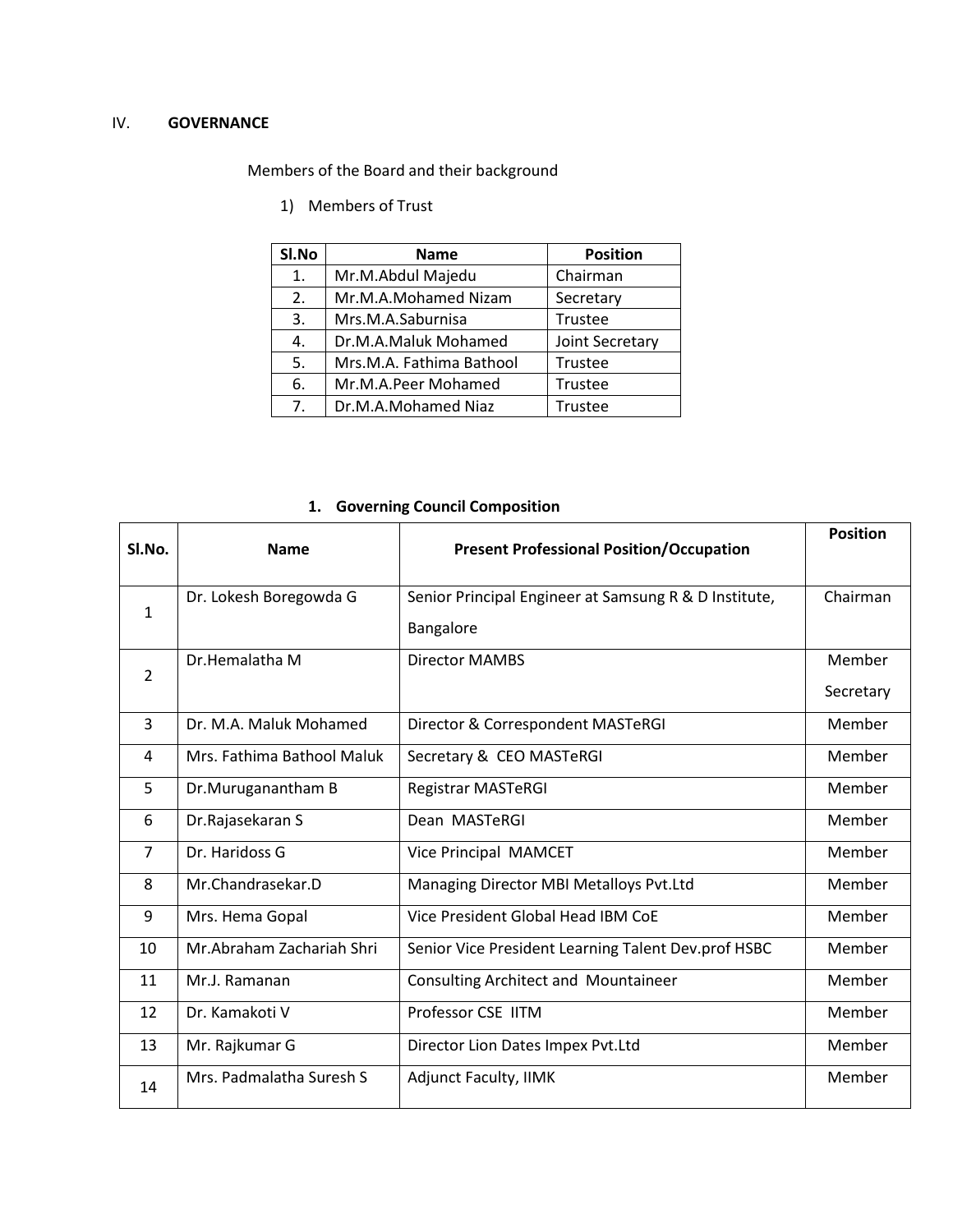## **ORGANIZATION CHART & PROCESSES**



- ❖ Frequency of the Board Meetings and Academic Advisory Body Once in a semester
- ❖ Nature and Extent of involvement of faculty and students in academic affairs/improvements
- ❖ Mechanism/Norms & Procedure for democratic / good Governance
- ❖ Student Feedback on institutional Governance / faculty performance
- ❖ Grievance redressal mechanism for faculty staff and students

Faculty members are involved in all Academic affairs. They are members of the academic council, Advisory bodies. For each class a faculty member is the class coordinator to monitor the academic progress of the students. There is a faculty advisor for each group of 15 students.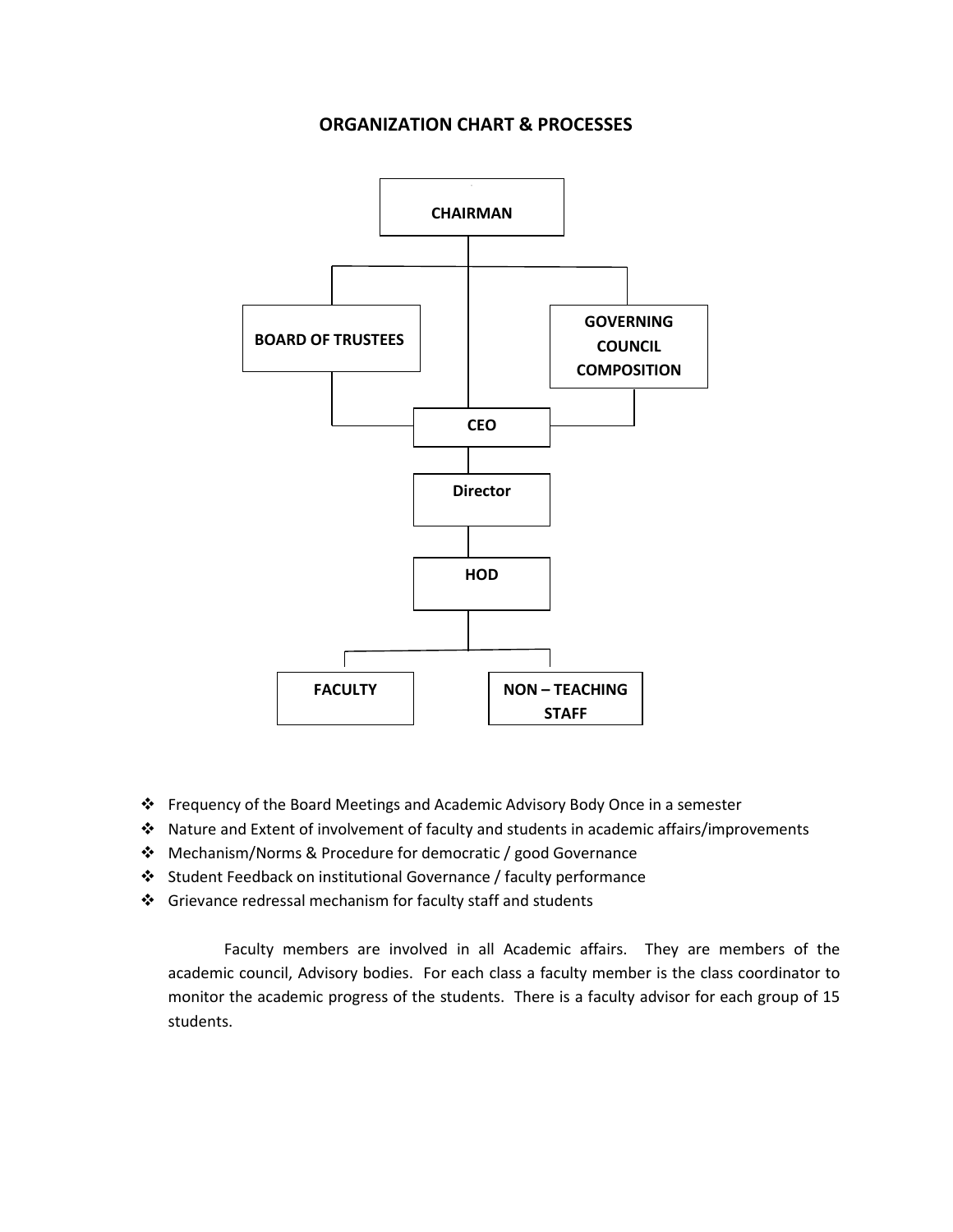Faculties are involved not only in teaching but also for career development of the students. Before taking any decisions on academic matters and matters related to the students, class committee consisting of students are consulted and there is a feedback system by students about the teachers. There is an appellate council consisting of senior professors to consider the appeals made by the students and redress their difficulties and grievances if any.

#### **V. Programmes**

❖ Name of the programmes approved by the AICTE

| SI.No. | <b>Degree</b> | <b>Branch</b>             |
|--------|---------------|---------------------------|
|        | M.B.A.        | <b>Management Studies</b> |

❖ Name of the Programmes accredited by the AICTE - Nil

❖ For each programme the following details are to be given :

|    | SI.<br>No | <b>Degree</b> | Name of the Programme             | <b>Number</b><br>of Seats | <b>Duration</b> | <b>Fees</b> |
|----|-----------|---------------|-----------------------------------|---------------------------|-----------------|-------------|
| ⊥. |           | MBA           | Master of Business Administration | 120                       | 2 vears         | 35000/-year |

Cut off mark /rank for admission during the last two years

- ❖ Minimum 25.13, Maximum 80.13.
- ❖ Placement Facilities

Training and placement cell is available with

| SI.No | <b>Name</b>          | <b>Designation</b> | <b>Department</b>             |
|-------|----------------------|--------------------|-------------------------------|
|       | Dr.R.Saraswathy      | Professor SDP      | <b>Training and Placement</b> |
|       | Mrs.J.B.Shali Medona | Soft Skill Trainer | <b>Training and Placement</b> |
| -3.   | Mr.Anand Babu        | Soft Skill Trainer | <b>Training and Placement</b> |

Campus placement in last three years with minimum salary, maximum salary and average salary

❖ Name and duration of programme(s) having affiliation/collaboration with Foreign University(s)/Institutions(s) and being run in the same Campus along with status of their AICTE approval. If there is foreign collaboration, give the following details: **NIL**

❖ For each collaborative/affiliated programme give the following : **Not Applicable**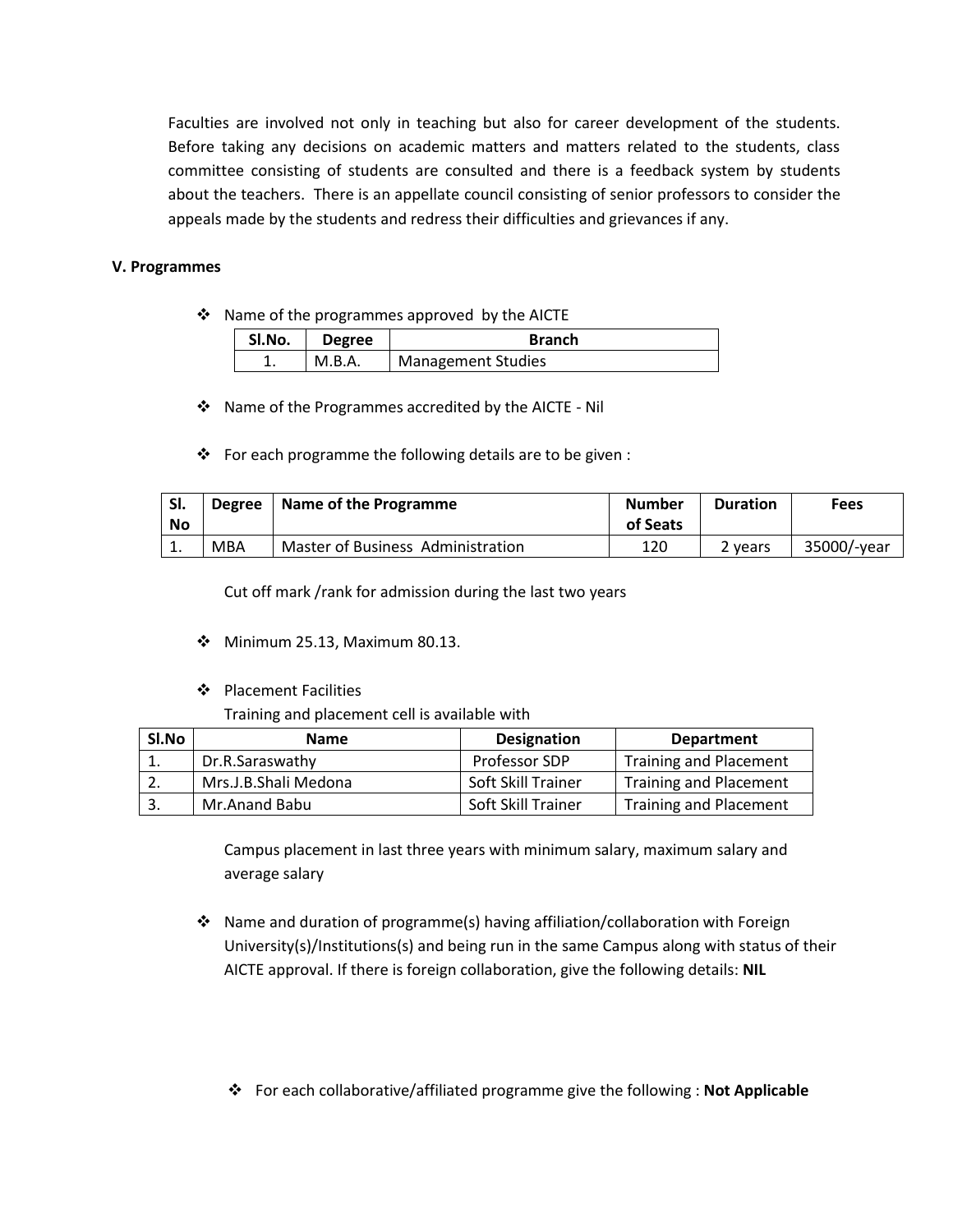❖ Whether the Collaborative programme is approved by AICTE if not whether the Domestic/Foreign Institution has applied to AICTE for approval as required under notification no.37-3/Legal/2005 dated 16<sup>th</sup> May, 2005. : Not Applicable

 **VI.** Faculty

- ❖ Branch wise list of faculty members: List enclosed Annexure-1
- **VII.** PROFILE OF DIRECTOR / PRINCIPAL WITH QUALIFICATIONS, TOTAL EXPERENCE, AGE AND DURATION OF EMPLOYMENT AT THE INSTITUTE CONCERNED.

| <b>Name</b>                       | Dr.M.HEMALATHA     |                                              |                    |  |  |
|-----------------------------------|--------------------|----------------------------------------------|--------------------|--|--|
| Date of Birth                     | 03.02.1977         |                                              |                    |  |  |
| Age                               | 43                 |                                              |                    |  |  |
| <b>Father Name</b>                | MR. SOLEESWARAN M  |                                              |                    |  |  |
| Date of Joining                   | 16-11-2017         |                                              |                    |  |  |
| <b>Total Experience</b>           | 18 years           |                                              |                    |  |  |
| <b>Telephone Number-Office</b>    | 0431 - 2910222     |                                              |                    |  |  |
| <b>Telephone Number Residence</b> | 0431 - 2910222     |                                              |                    |  |  |
| <b>Fax Number</b>                 | 0431-2650516       |                                              |                    |  |  |
| <b>Mobile Number</b>              | 94443133385        |                                              |                    |  |  |
| E.mail Id                         | director@mambs.com |                                              |                    |  |  |
| <b>Residential Address</b>        |                    | 6A,21, Ramakrishna Nagar, Kallukuzhi, Trichy |                    |  |  |
|                                   |                    |                                              |                    |  |  |
|                                   | <b>Degree</b>      | Specialization                               | <b>Class</b>       |  |  |
| <b>Educational Qualification</b>  | Ph.D.              | <b>Faculty of Management</b>                 | <b>First Class</b> |  |  |
|                                   | MBA.               | <b>Master of Business Administration</b>     | <b>First Class</b> |  |  |
|                                   | BBA.               | <b>Business Administration</b>               | <b>First Class</b> |  |  |
|                                   |                    |                                              |                    |  |  |
| Title of the Ph.D. Thesis         |                    | Modeling clearance Sales Shopping Behaviour  |                    |  |  |

### **VIII. FEES**

- ❖ Details of fee, as approved by State fee Committee, for the Institution. Tuition Fee – Rs. 35,000/- per annum for Government Quota & Rs.35, 000/- for Management Quota
- ❖ Time schedule for payment of fee for the entire programme 15 days for the date of commencement Odd/Even semester i.e. June / December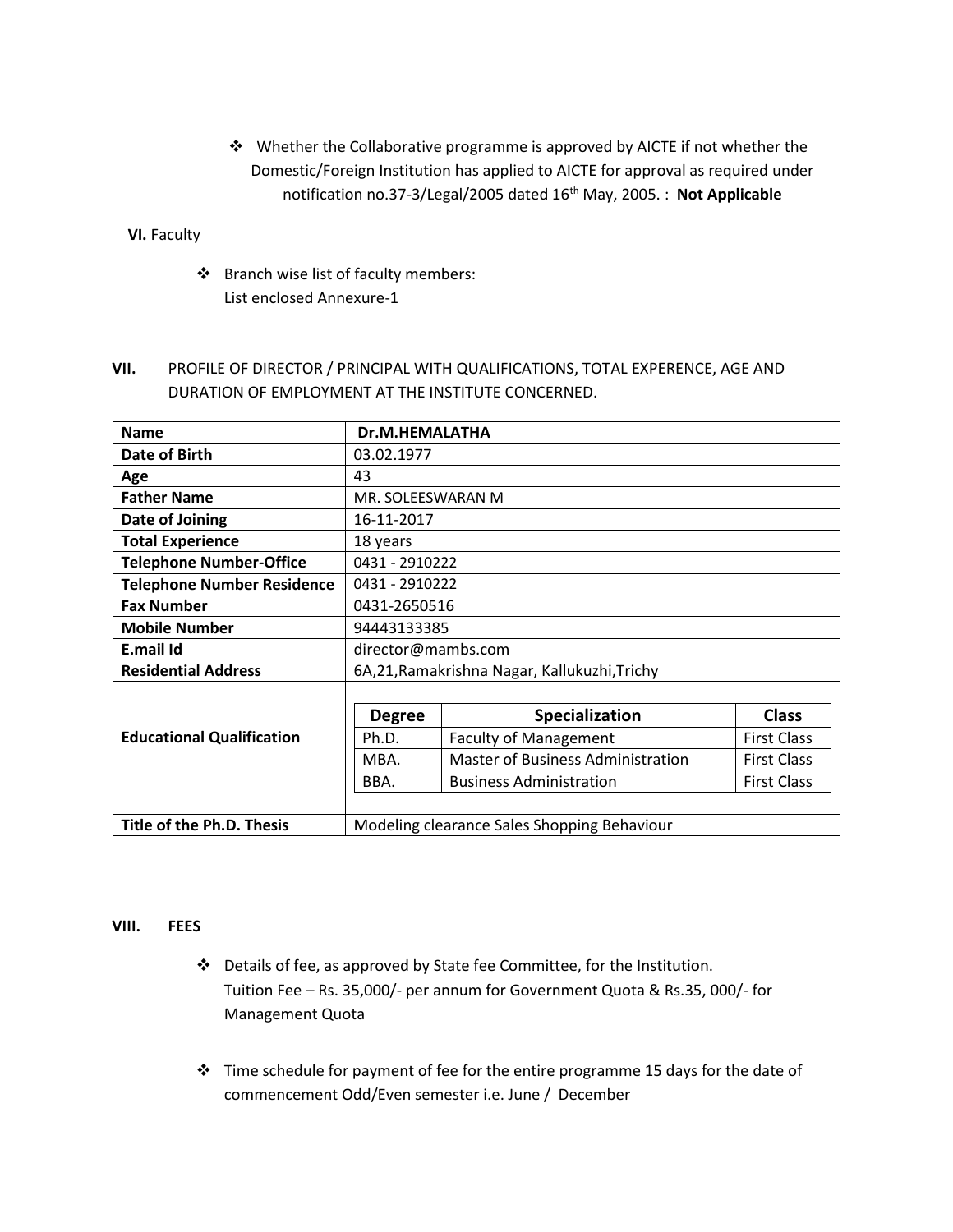- ❖ No.of Fee waivers granters granted with amount and name of students. Sports persons fully sponsored, including boarding and lodging: NIL
- ❖ Number of scholarship offered by the institute, duration and amount NIL
- ❖ Criteria for fee waivers/scholarship. Sports quota fee waiver Economically poor and handicapped student, and sports person who has represented at the level of national or international are given fee waiver for Sports. : - **NIL**
- ❖ Estimated cost of boarding and Lodging in Hostels. First Semester Rs.25, 000/- & Second Semester Rs.25, 000/- for Boarding and lodging.

#### IX. **ADMISSION**

| $\cdot$ Number of seats sanctioned with the year of approval. |                        |                                                          |  |  |  |  |
|---------------------------------------------------------------|------------------------|----------------------------------------------------------|--|--|--|--|
| Number of sanctioned Intake                                   |                        |                                                          |  |  |  |  |
|                                                               | MBA                    | : 60                                                     |  |  |  |  |
|                                                               | Year of first approval | : 02.08.2010 (F.No.SRO-2010-1-4653901)                   |  |  |  |  |
|                                                               | Approval 2020-21       | : 120                                                    |  |  |  |  |
|                                                               | Latest Approval        | : F.No. Southern/1-4266008927/2019/EOA Date: 25-Apr-2019 |  |  |  |  |

❖ Number of students admitted under various categories each year in the last years.

| Sl.No | Programme | Year      | Government   Management<br>Quota | Quota | <b>NRI</b>               | <b>Total</b> |
|-------|-----------|-----------|----------------------------------|-------|--------------------------|--------------|
| . .   | M.B.A     | 2020-2022 | 28                               | 44    | $\overline{\phantom{0}}$ | 82           |

### **X. ADMISSION PROCEDURE**

- ❖ Mention the admission test being followed, name and address of the Test Agency and its URL (website).
- ❖ **No entrance examination in Tamil Nadu,**
	- **1. For Government Quota admission, the students will be called for counseling, conducted by the Anna University, Chennai.**
	- **2. Ranking through consortium for Management Quota.**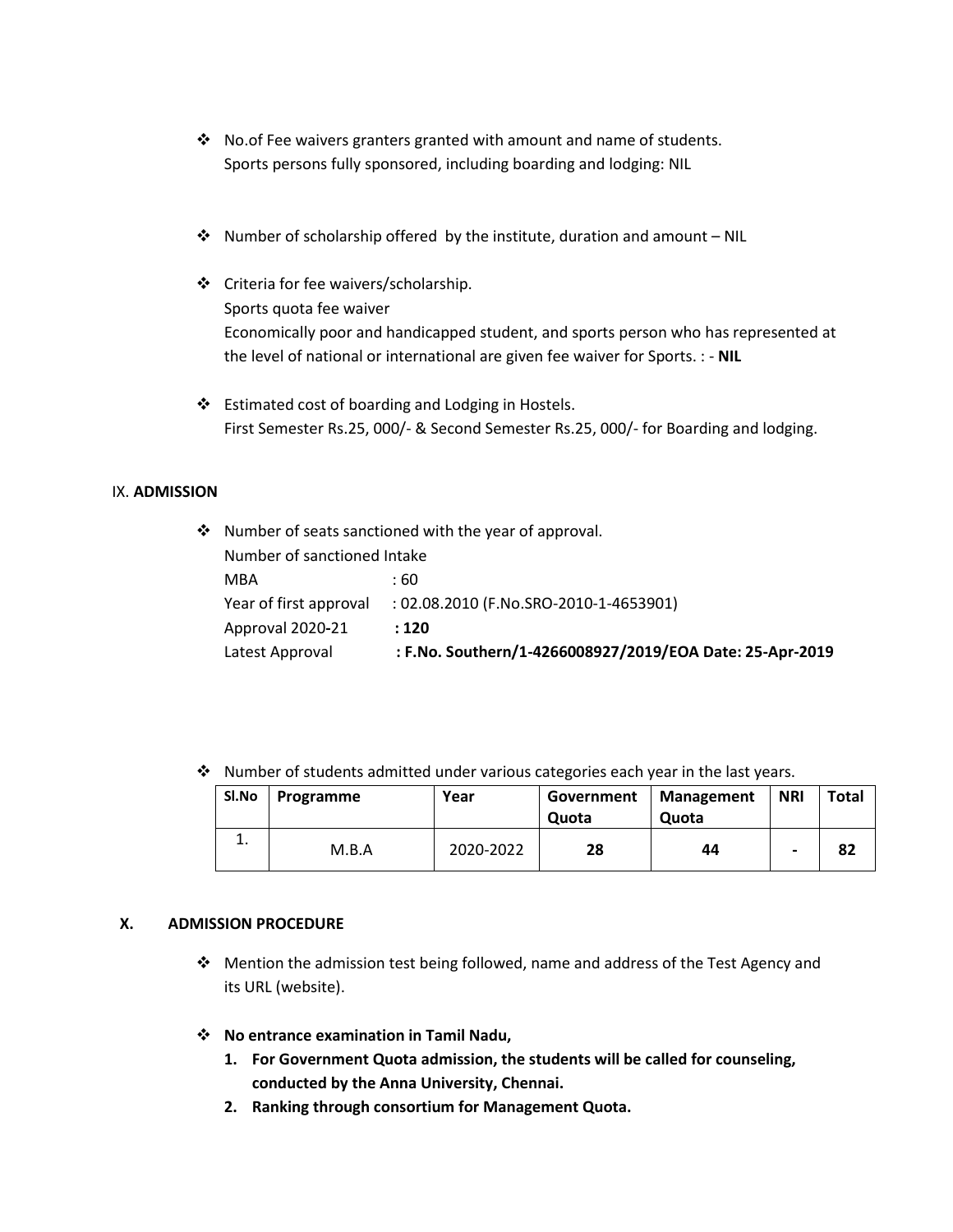❖ Number of seats allotted to different Test Qualified candidates separately (AEEE/CET (State conducted test/University tests)/Association conducted test).

| Government Quota | 70% |
|------------------|-----|
|------------------|-----|

- Management Quota **30%**
- ❖ Calendar for admission against management/vacant seats:

| Last date for request for applications                                                                                    | 15 <sup>th</sup> June                                  |
|---------------------------------------------------------------------------------------------------------------------------|--------------------------------------------------------|
| Last date for submission of application -                                                                                 | 1 <sup>st</sup> week of July                           |
| Dates for announcing final results                                                                                        | <b>Fixed after TANCET result</b>                       |
| Release of admission list (main list<br>publication of and waiting list<br>Should be announced on the same day)           | Within a week from the date of<br><b>TANCET result</b> |
| Date for acceptance by the candidate<br>$\sim$<br>(Time given should in no case be less<br>Than 15 days)                  | 20 days                                                |
| Last date for closing of admission                                                                                        | <b>Fixed by Government of Tamil Nadu</b>               |
| Starting of the Academic Session                                                                                          | As per Anna University Schedule                        |
| The waiting list should be activated only on the expiry of date of main list.<br>The policy of refund of the fee, in case |                                                        |

Of withdrawal, should be clearly notified - **Full fee will be refunded except**

**admission fees**

## **XI. CRITERIA AND WEIGHTAGES FOR ADMISSION**

❖ Describe each criteria with its respective weightages i.e. Admission Test, Marks in qualifying examination etc.

#### **Marks as per Government of Tamil Nadu norms**

- ❖ Mention the minimum level of acceptance , if any **As per Government of Tamil Nadu norms**
- ❖ Mention the cut off levels of percentage & percentile scores of the candidates in the admission test for the last three years,
- ❖ Display marks scored in Test etc. and in aggregate for all candidates who were admitted. **Not Applicable**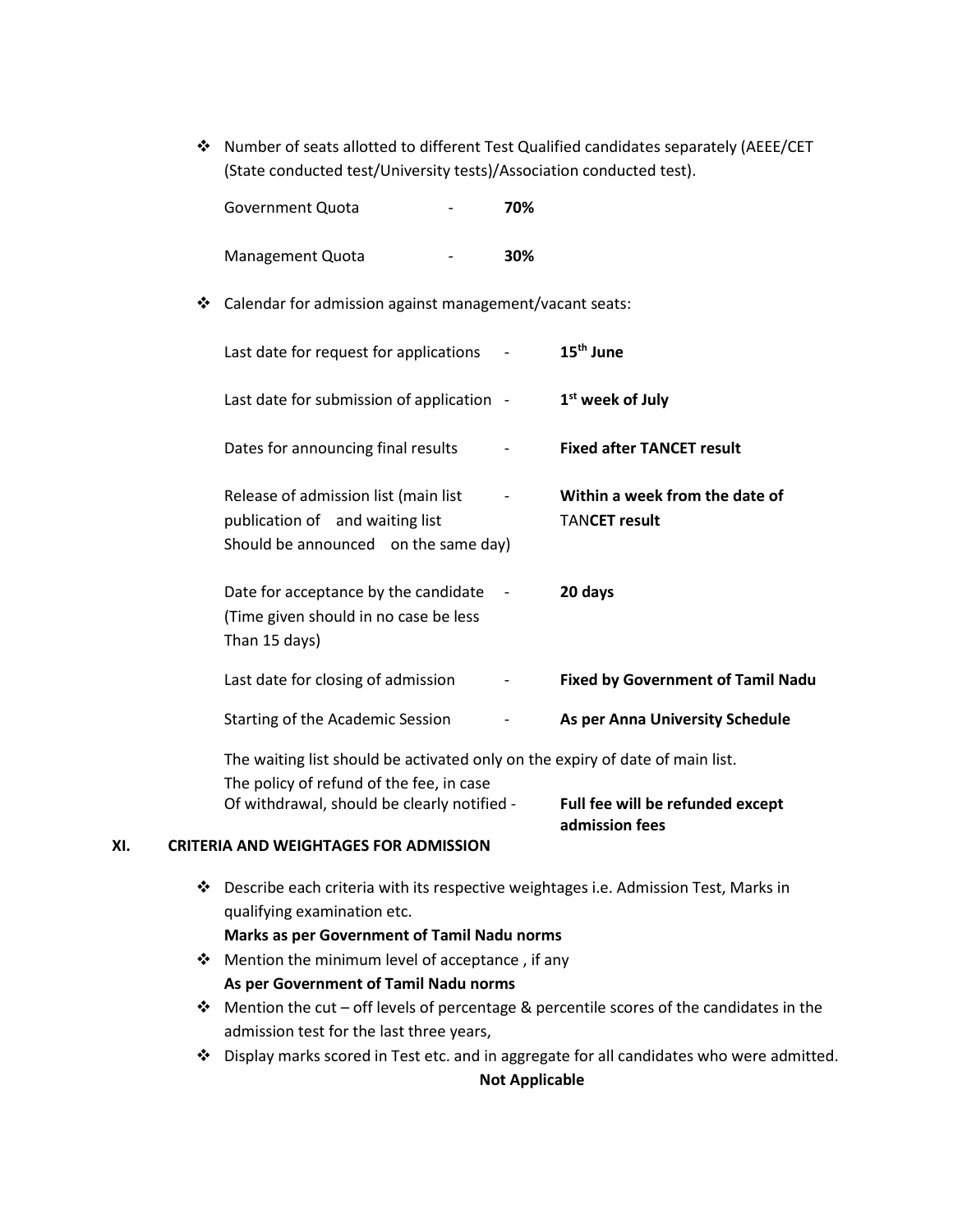#### **XII. APPLICATION FORM:**

#### **Enclosed Annexure 'I '**

#### **XIII. LIST OF APPLICANTS**

#### **Admission in process**

#### **XIV. RESULTS OF ADMISSION UNDER MANAGEMENT SEATS/VACANT SEATS**

❖ Composition of selection team for admission under Management Quota with the brief profiles of members (This information be made available in the public domain after the admission process is over)

> **The selection is purely based on the marks obtained in the qualifying examinations. Instructions be made available in the public domain after the admission process is over)**

- ❖ Score of the individual candidates admitted arranged in order of merit.
- ❖ List of candidates who have been offered admission.
- ❖ Waiting list of the candidates in order of merit to be operative from the last date of joining of the first candidates.
- ❖ List of the candidates who joined within the date, vacancy position in each category before operation of waiting list.

#### **XV. INFORMATION OF INFRASTRUCTURE AND OTHER RESOURCES AVAILABLE**

#### **LIBRARY:**

**Total area of the Library - 150 sq.**

|            |           | <b>Number</b><br>of titles of<br>the Books | Number of<br><b>Volumes</b> | <b>Number of Journals</b> |                      |
|------------|-----------|--------------------------------------------|-----------------------------|---------------------------|----------------------|
| SI.<br>No. | Course(s) |                                            |                             | <b>National</b>           | <b>International</b> |
|            | M.B.A     | 2756                                       | 11568                       | 65                        | 229                  |
|            |           |                                            |                             |                           |                      |

**DIGITAL LIBRARY : Available**

| <b>Available (As per Anna University Norms)</b> |
|-------------------------------------------------|
|                                                 |

**COMPUTER FACILITIES : Available (As per AICTE Norms)**

#### **GAMES AND SPORTS FACILITIES**

**Cricket, Football, Hockey, Tennis, Basket Ball Courts each 1 No. Volley Ball, Ball badminton, Table Tennis Board each 3 Nos. Shuttle Cock 2 Nos. Gymnasium – 6 station multi Gym, 8 lane track**